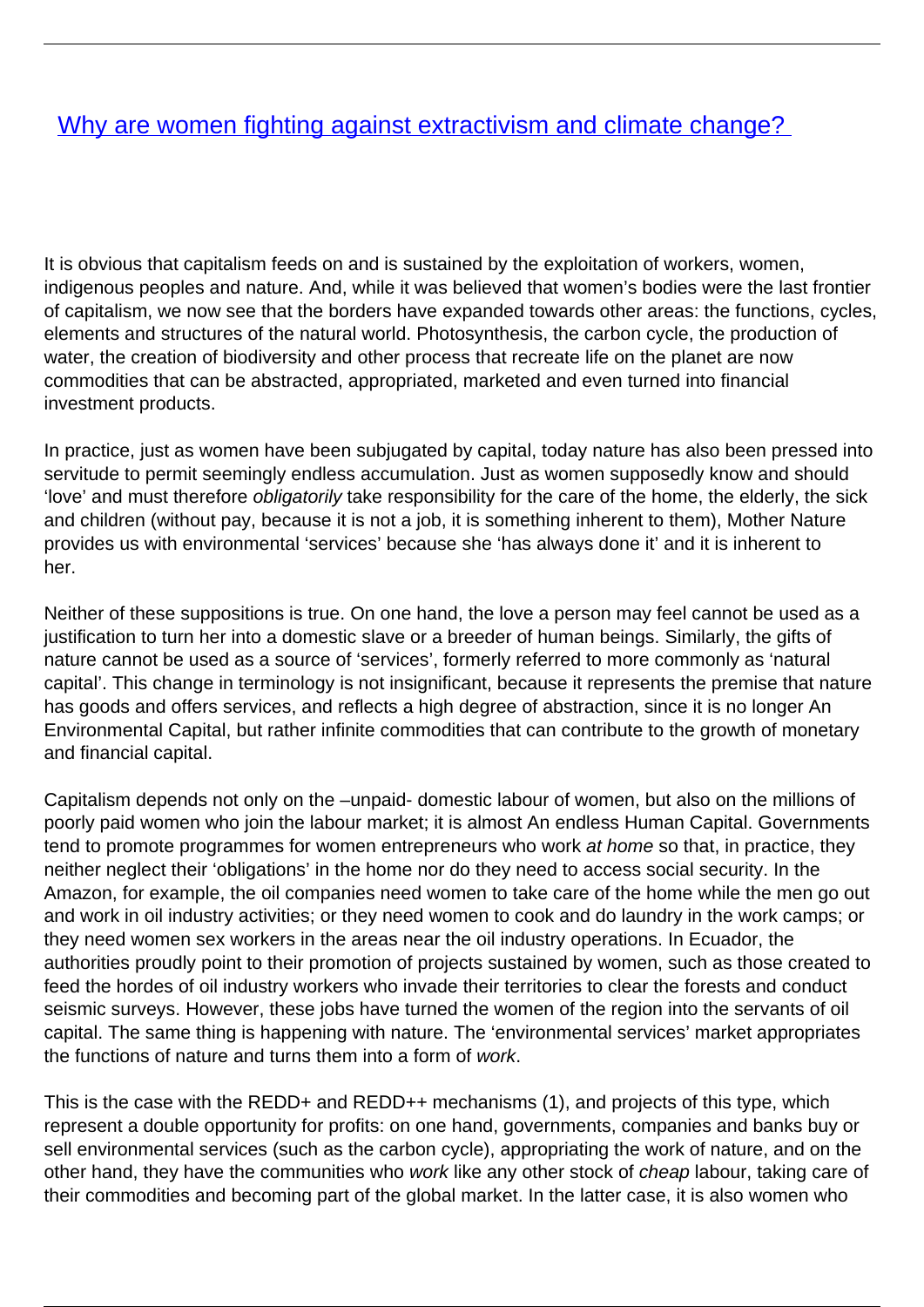play an important role when they find themselves deprived of their autonomy and creativity.

For example, in Ecuador, women and nature both suffer and are subjected to this double subjugation. The over-exploitation of women's work is combined with the criminalization of women who have an abortion; nature, contaminated and deteriorated, is fenced in, its rivers are dammed, and it is turned into a supplier of ecosystem goods and services. Both are placed at the service of the new model of production and knowledge. This capitalist modernization plan is creating new types of women, who are less emancipated, and new kinds of nature, which are less free.

Through discipline, just as they have done with women who want to be in control of their own future, they attempt to "control nature, tame it, live in harmony with it but know how to control its extremes or otherwise continue to be its victims" (2). Nothing has changed in the conception of modernization in over 300 years.

In spite of this, both women and nature are fighting back. In fact, it is women who have shown the most forceful resistance against the entry into their territories of oil, mining and environmental services companies. They fight in their homes when their husbands want jobs with the oil company, they fight in the communities because they are opposed to REDD projects, they fight in the cities for democracy. Women play a key role in the resistance against the extractive model, and in the anticapitalist process of change. At the same time, nature is manifesting its fierce resistance through climate chaos, floods, droughts, etc. We need to enter into a dialogue with it and listen to its message.

An example of organization and resistance is that of the women in Ecuador, where a meeting of women fighting against mining and oil operations was held in October 2014. This meeting resulted in the Declaration of the Meeting of Women against Extractivism and Climate Change, which states:

"We do not want the development alternatives that have signified the extinction of cultures and peoples; this is a development of death, of destruction, based on exploitation, primarily of oil and minerals. This development has no future. We know this because we have already lived with it for more than 500 years. We have the alternative to this kind of development.

This is why we call for:

- the recovery of food sovereignty
- the recovery of water sovereignty
- the recovery of energy sovereignty, in other words,
- the recovery of Mother Earth as the source of nourishment for our bodies, for our people
- production aimed at generating healthy food for Living Well.

This is why we are fighting for the minerals to be left underground, and for the oil of the Amazon to be left untapped. These are the real solutions for climate change and a way to conserve our biodiversity, which is our true wealth" (3).

There are many examples like these. Women joining together, building solidarity, and developing creative and courageous forms of struggle and resistance. It is time for the next UN climate negotiations to be feminized!

Ivonne Yanez, Acción Ecológica, Ecuador